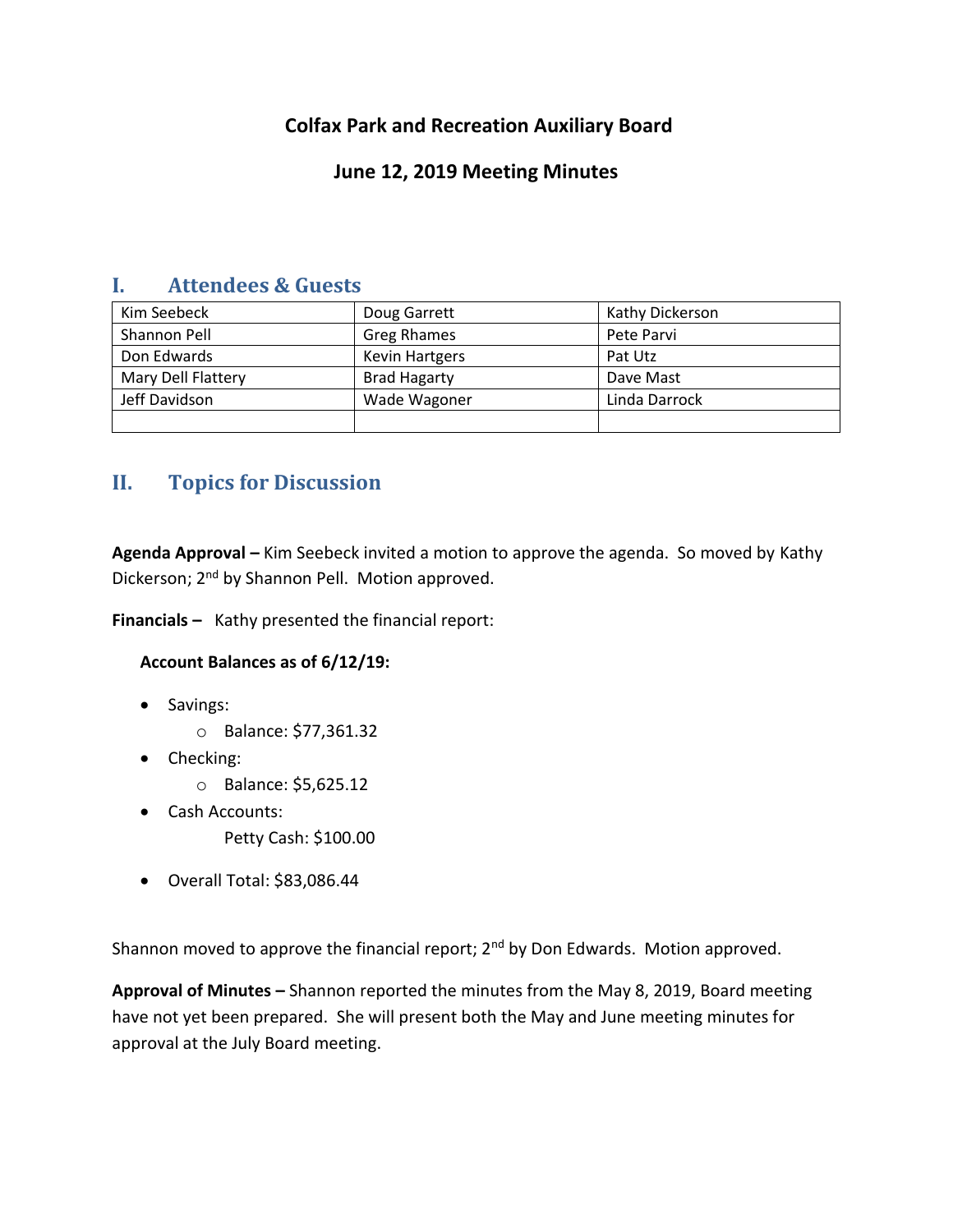#### **Committee Reports**

● **Operation/Planning Committee –** Kim again asked that all Board members sign up/volunteer to handle one week's worth of camping registration checks; the calendar/sign up in on the QSP website. Discussion ensued regarding what's involved. Doug Garrett will get Kevin Hartgers a key to the office so that he can volunteer as access to the office is needed. Regarding the road to the east end of the park, Doug advised that the Board needs to discuss how to finish the project. It was noted there's a grant involved so time is of the essence. Discussion thereafter ensued. It was noted that a single work day involving 4 to 5 people should get the job done. Doug reported that a local political group wants to volunteer at the park; we welcome that assistance but wish to be certain we're not associated with one party or another. Discussion ensued and it was agreed by the Board that it would welcome the Jasper County Democrats' assistance provided it makes no political statements associated with or attributed to the park. The Board would welcome any party that would agree to those terms. Next, regarding the park entrance sign, the committee is trying to wrap up the install. Kevin Hartgers, Greg Rhames and Kathy Dickerson are involved. A Board vote is needed regarding cost estimates for the completion of the project. Discussion ensued. Greg moved to approve the expenditure of approximately  $$7,245 - of$  which  $$5,000$  was generously donated  $-$  to cover the costs of necessary boring, electrical and fixtures; 2<sup>nd</sup> by Pete & Doug simultaneously. Motion carried. Doug inquired as to the balance of the funds raised thus far for the ADA dock; Kathy advised she would look it up and report back later. Kim circulated a Working Project List and asked the Board to review it. Thereafter, discussion ensued regarding the various items on the list. Specifically, regarding the emergency siren, it was suggested that it's a project that Prairie Meadows may be interested in funding. Wade Wagoner will follow up with Nancy at the City to see where she might be on the possibility of federal grant application for a siren. Regarding the RV camping in particular – we have no hard numbers and it's been kicked around due to water concerns. Kim believes the Board needs an overall plan, a funding plan, et cetera. Further discussion was had. Lastly, it was reported that the City Council approved the costs associated with the additional signage needed at QSP – the City will cover all costs (about \$800).

**Promotions Committee** – June 22nd and the Paddle Skedaddle Event are rapidly approaching. Mary Dell reported volunteers are needed to work registration, water/snack station(s), timekeeping, and as kayak spotters. Race begins at 8:15 a.m., and the event should conclude by 11:30 a.m. The committee could use volunteers on Friday afternoon at 2 p.m. also; it is meeting at the QSP office. That afternoon the committee will: place a dock or some form of a ramp over the isthmus; place buoys; set